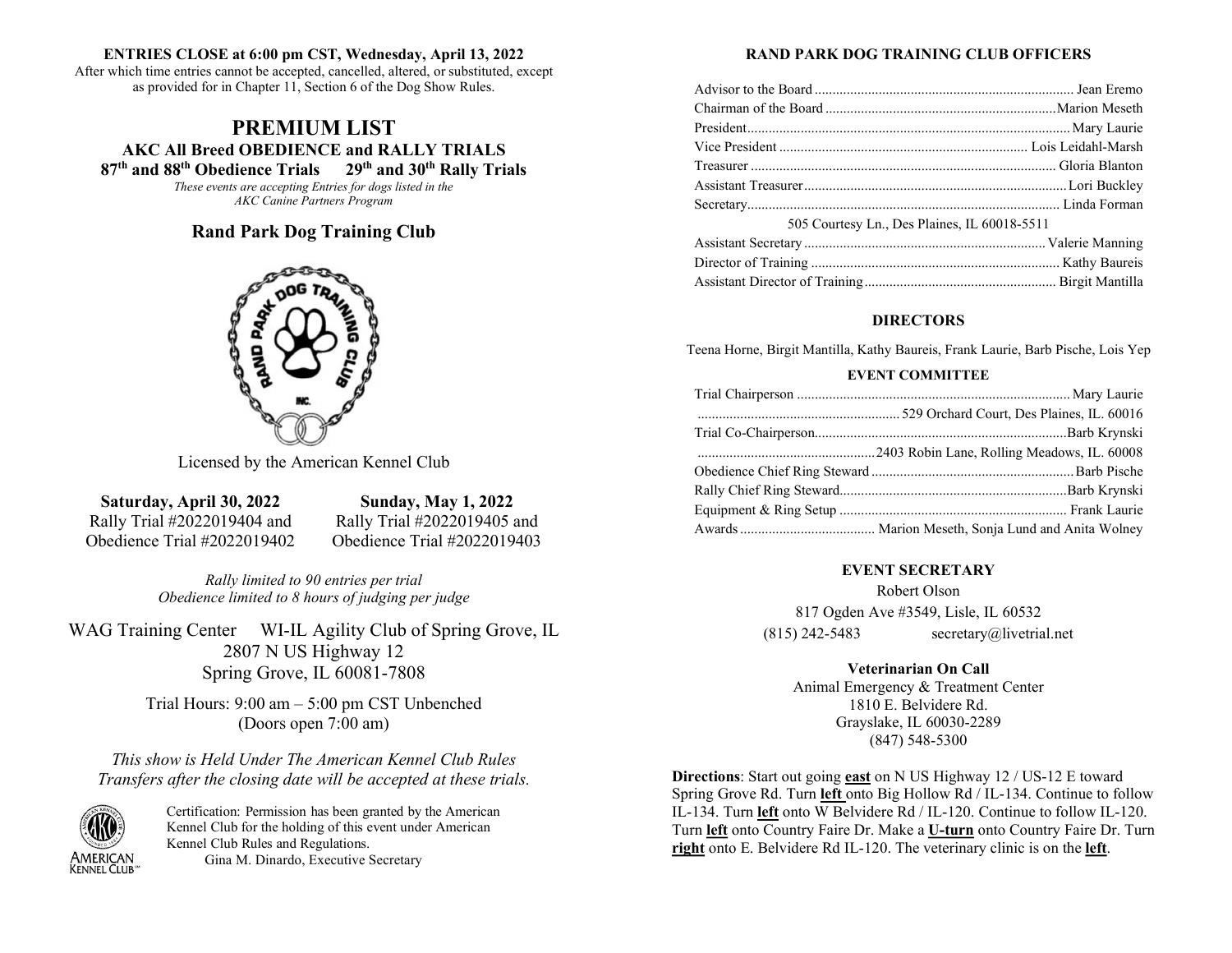# CLASSES OFFERED

Obedience - Regular Classes Novice A, Novice B, Open A, Open B, Utility A, Utility B, UDX

Obedience - Preferred Classes Preferred Novice, Preferred Open, Preferred Utility, PUDX

Obedience - Optional Titling Classes Beginner Novice A, Beginner Novice B, Graduate Novice, Graduate Open

## Rally - Regular Classes

Novice A, Novice B, Intermediate, Advanced A, Advanced B, Excellent A, Excellent B, Master, RAE, RACH

## Rally – Non-regular Classes

Team Novice Rally Ring Size: 40' x 50' Obedience and Rally entries must include dog's jump height if applicable

### ARE YOU ENTERED IN THE CORRECT CLASS IN RALLY??

If you have any obedience title on a dog, you must enter Rally Novice B, Advanced B or Excellent B. Please read the rules if you are unsure as AKC will take away your legs if you are in the wrong class.

## JUDGES AND ASSIGNMENTS (p) denotes a provisional judge

| Saturday, April 30, 2022 – Obedience             |                        |
|--------------------------------------------------|------------------------|
| Novice A, Graduate Novice,                       | Loretta Lazzara #90526 |
| Open A, Graduate Open,                           | 263 Fairview Dr        |
| Utility B, Preferred Utility                     | St Charles, IL 60174   |
| Novice B, Beginner Novice A & B,                 | Mr. Fred Buroff #5277  |
| Preferred Novice, Open B,                        | 13214 S Carlisle Ln    |
| Preferred Open, Utility A                        | Plainfield, IL 60544   |
| Sunday, May 1, 2022 – Obedience                  |                        |
| Novice A, Graduate Novice,                       |                        |
| Open A, Graduate Open,                           | Mr. Fred Buroff #5277  |
| Utility B, Preferred Utility                     |                        |
| Novice B, Beginner Novice A & B,                 |                        |
| Preferred Novice, Open B,                        | Loretta Lazzara #90526 |
| Preferred Open, Utility A                        |                        |
| Saturday, April 30 & Sunday, May 1, 2022 – Rally |                        |
| Novice A & B, Intermediate,                      | Dr. Sandy Gould #92112 |
| Advanced A & B.                                  | 501 Terry Ln.          |

Excellent A & B, Master

Joliet, IL 60435-5325

Jump Height Order: Jump height order in all classes in which jumps are used will begin with 4" and will be in ascending order.

Every effort will be made to accommodate handlers with multiple dogs in the same class.

ENTRY FEES: Fees are for each dog, for each trial.

| $\mathbf{r}$ , and the state of the state $\mathbf{r}$ | 0.2000 |
|--------------------------------------------------------|--------|

Each additional obedience or rally entry ....................................... \$20.00

Rally team (price per team) ........................................................... \$20.00

Obedience entry fees include \$0.50 AKC Recording Fee and \$3.00 Service Fee.

Rally entry fees include a Recording Fee of \$3.50 for the first Rally entry and \$3.00 for the second Rally entry each day.

#### Obedience and Rally trials on the same day are separate trials.

#### Each trial requires a first-entry fee of \$27.

A waitlist will be maintained in accordance with the Obedience Regulations Ch. 1, Sec. 27 in order to fill openings created by withdrawals before closing.

#### Make checks payable to Rand Park Dog Training Club, Inc.

Entries will not be accepted if received without proper signature, fees, and back of form with AKC agreement. Entry fees must be paid in US funds.

Mail entries and fees to: Robert Olson, RPDTC

817 Ogden Ave #3549

#### Lisle, IL 60532

Be sure to include the #3549 in the address. Omitting it will result in the USPS delaying or returning your entry.

Entry forms must show AKC titles earned in the dog's registered name in order to be eligible for special awards.

All entries must be submitted on official AKC entry forms, one dog per entry form. Photocopies of entry forms without the AKC Agreement are not acceptable. Unsigned, incomplete, or illegible entries are not acceptable.

If you would like confirmation that your entry was received before the trial has closed, please include your email address or enclose a self-addressed stamped postcard.

Entries cannot be changed once the trial has closed.

#### Please check your entries!

Pre-Order Catalogs. Catalogs may be pre-ordered for \$4.00 per catalog. Check the catalog box on the entry form and include \$4.00 per with your entry fees. A limited number of catalogs will be available for purchase at the trial for \$4.00 per catalog.

Crating. Bring something to put under your crates to protect the floor. No ex-pens allowed unless they will be used to hold at least two big dogs or three small dogs.

No setup the day before the trial.

No space provided for dogs not entered in the trial.

## This trial will follow the appropriate COVID-19 requirements in place at the time of the trial based on the current level of mitigation required.

Further details will be available as we get closer to the trial.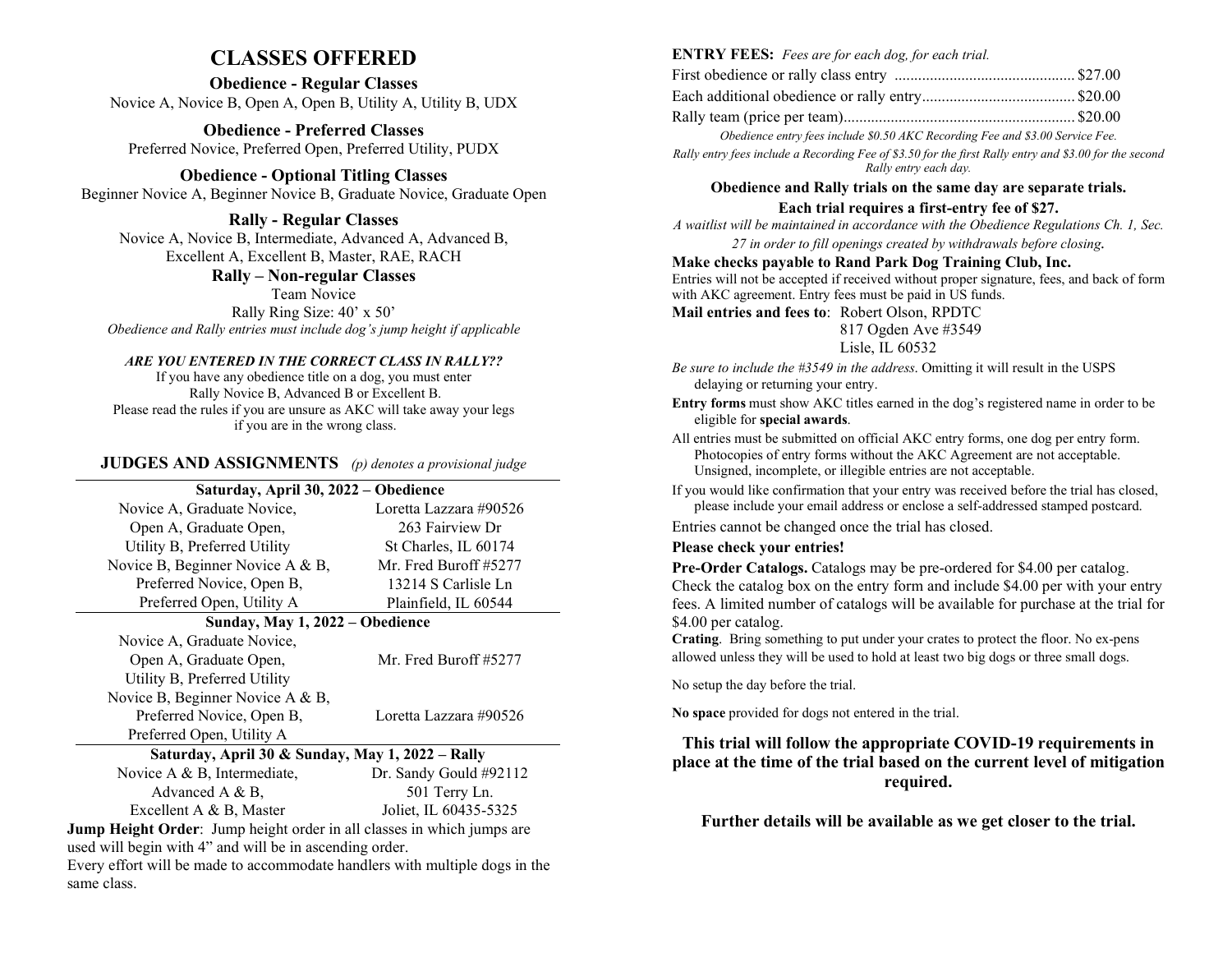## Notice to Exhibitors

- The safety of the dogs is our primary concern. By entering these trials, exhibitors acknowledge that they are familiar with the rules and regulations of this sport and that their dogs are familiar with and able to perform all exercises safely.
- Entry fees will not be refunded if the trials cannot be opened or completed by reason of riots, civil disturbance, fire, an act of God, public emergency, an act of a public enemy, or any other cause beyond the control of the organizing committee.
- Entry fees will not be refunded in the event that a dog is absent, disqualified, excused, or barred from competition by action of the Event Committee.
- Since bitches in season are not allowed to compete in AKC Obedience or Rally Trials, the club will refund all but \$5.00 of the entry fee for bitches unable to compete for that reason when the request is accompanied by a written statement from a veterinarian and presented the Trial Secretary prior to the start of judging.

#### No refunds other than bitches in season will be offered.

- It is expressly understood that exhibitors alone are responsible for the behavior of their dogs and/or children. Any exhibitor whose dogs and/or children create unnecessary disturbances or repeatedly engage in unsafe or disruptive behavior may, at the discretion of the Event Committee, be asked to leave the trial site. In such case, no refund of any fees paid will be made.
- Exhibitors are responsible for being ready for judging when called to the ring. The judge need not wait for any dog holding up a class. The Show-Giving Club and Show Secretary have no obligation or responsibility for providing service through a public address system, or stewards or runners for the purpose of locating dogs that are not brought into the ring when required.
- Entries must be made on Official AKC entry forms or copies and must include the signed Agreement and Rules. Junior Handlers must complete back of form.
- All owners of mixed breed dogs must first obtain an AKC Canine Partners listing number before they may enter an AKC event. The dog's breed name should be entered as "All American Dog". The dog's listing number must be entered on the entry form and "AKC No." checked.
- Exhibitors should follow their veterinarians' recommendation to assure their dogs are free of internal and external parasites and any communicable diseases and have appropriate vaccinations.
- Owners are responsible for errors in making out entry forms, whoever may have made such errors. No entry will be refunded in the event of such errors or cancellation of entries after the published closing date. Errors in entries made by the exhibitor cannot be corrected after the closing date.
- Returned checks do not constitute a valid entry fee and are subject to a service charge.
- All dogs must be on leash or crated at all times except when in the ring. Warm-up must be done on lead.
- Dogs under 6 months of age are not permitted on the show grounds of AKC events.
- Exhibitors are responsible for cleaning up after their  $\log(s)$  at the show site and at all hotels, motels, and campgrounds where they are staying while competing in these trials.
- Per AKC Obedience Regulations Chapter 2, Section 17:

All dogs in the obedience ring must wear a properly fitted collar approved by the judge. No dog may enter the ring, either for judging or for awards, with unacceptable equipment. No special training collars, such as electronic collars or prong collars, will be permitted. Nothing may be hanging from the dog's collar.

## 2022 Obedience Trial Awards

#### Ribbon Prizes

|                          | Highest Scoring Dog in Regular Classes Blue & Gold Rosette                |                            |
|--------------------------|---------------------------------------------------------------------------|----------------------------|
|                          | Highest Combined Score in Open B and Utility Blue & Green Rosette         |                            |
|                          | <b>Placement Ribbon Prizes - Regular, Optional, and Preferred Classes</b> |                            |
| First PrizeBlue Rosette  |                                                                           | Third Prize Yellow Rosette |
| Second Prize Red Rosette |                                                                           | Fourth PrizeWhite Rosette  |

All dogs receiving a qualifying score will receive a green Qualifying Ribbon. A qualifying score is required for all prizes. New Title rosettes are available for any dog earning a new title at this trial

## Obedience Prizes

## ADDITIONAL AWARDS – OFFERED BY SONJA LUND

### Saturday – Highest Scoring Dog in the Obedience Novice A Class

A Leather Scrapbook in memory of U-RO2 U-CD U-ACHX Blaq Gems Liten Skit CD BN RAE7 AX AXJ NAP NJP NF CGC Cle-R TDI FCCH

## Sunday – Highest Scoring Dog in the Obedience Beginner Novice A Class

A Leather Scrapbook in memory of Mazroc's She's Sassi Eh BN RN CGC

## 2022 Rally Trial Awards

## Ribbon Prizes

Highest Combined Score in Advanced B and Excellent B ..... Blue & Green Rosette Highest Combined (HTQ) score in Advanced B, Excellent B and Master..................

.......................................................................................... Blue & Red Rosette

## Placement Ribbon Prizes – Regular Classes

| First PrizeBlue Rosette  |                                               |                                                                                 | Third Prize Yellow Rosette |
|--------------------------|-----------------------------------------------|---------------------------------------------------------------------------------|----------------------------|
| Second Prize Red Rosette |                                               |                                                                                 | Fourth PrizeWhite Rosette  |
|                          |                                               | All dogs receiving a qualifying score will receive a green Qualifying Ribbon.   |                            |
|                          |                                               | A qualifying score is required for all prizes. New Title rosettes are available |                            |
|                          | for any dog earning a new title at this trial |                                                                                 |                            |

## Rally Prizes

| Highest Combined Score in Advanced B and Excellent B  \$50.00              |  |
|----------------------------------------------------------------------------|--|
| Highest Combined (HTQ) score in Advanced B, Excellent B and Master \$50.00 |  |
|                                                                            |  |

## PRIZES OFFERED MUST BE CLAIMED AT THE SHOW – NONE WILL BE MAILED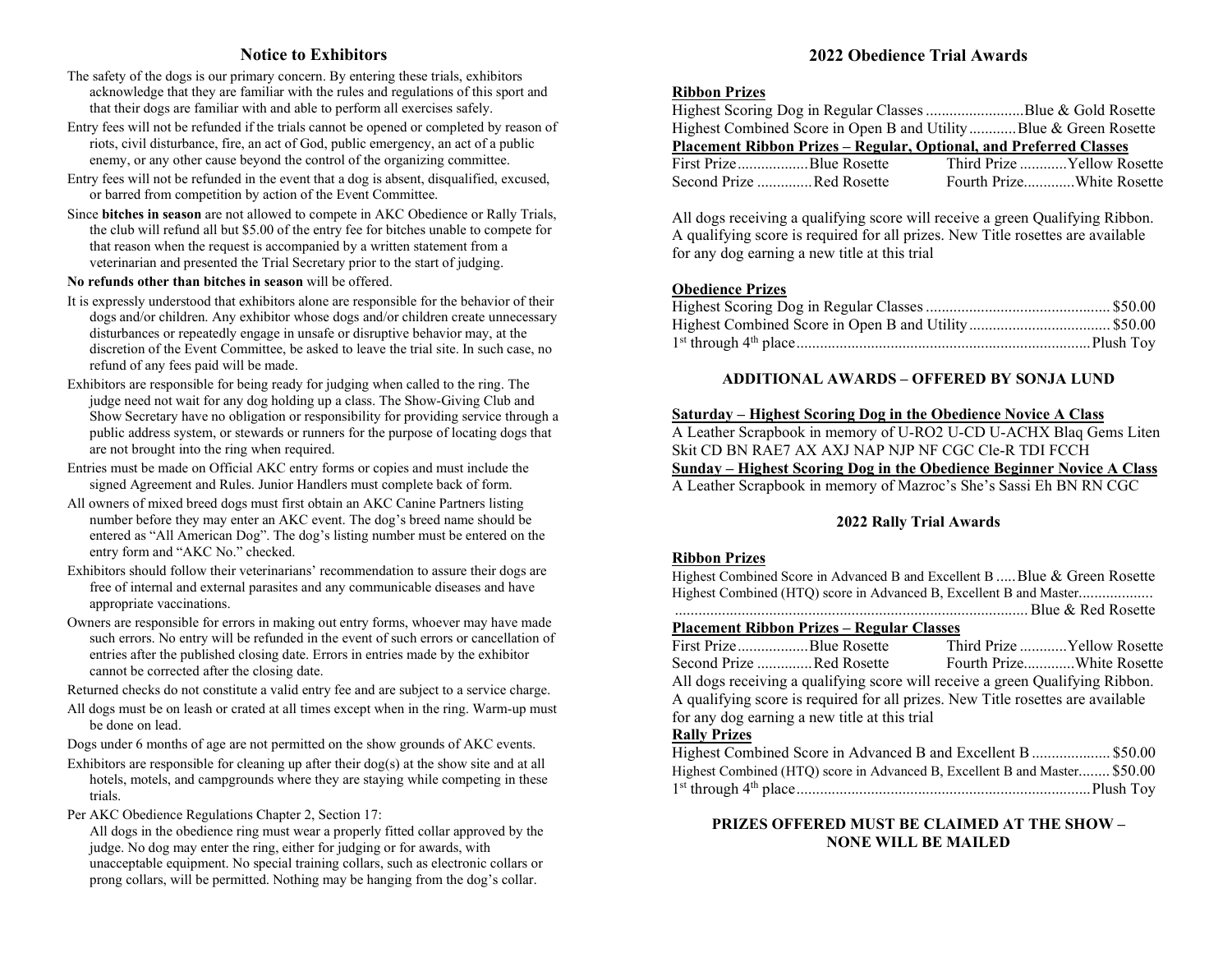|                                             | Rand Park Dog Training Club Obedience & Rally Trials                                            |
|---------------------------------------------|-------------------------------------------------------------------------------------------------|
| <b>(ACC)</b> AMERICAN Rand Park Dog Trainin | <b>OFFICIAL AKC ENTRY FORM</b>                                                                  |
|                                             | Entry fees \$27 for first entry per dog per trial, \$20 each additional entry per dog per trial |

Sat, April 30  $\Box$  Rally Trial (#2022019404)  $\Box$  Catalog (\$4)

Sat, April 30 Obedience Trial (#2022019402)

Sun, May 1 □ Rally Trial (#2022019405)

Sun, May 1 Obedience Trial (#2022019403)

I have enclosed \$\_\_\_\_\_\_ for entry fees

#### IMPORTANT Read Instructions on reverse side carefully before filling out. Numbers in the boxes indicate sections of the instructions relevant to the information needed in that box (PLEASE PRINT). Next, be sure to read the Agreement and sign on the reverse. No form will be processed without your signature!

|                                           |                           | . . <i>.</i> |                                           |
|-------------------------------------------|---------------------------|--------------|-------------------------------------------|
| Breed <sup>4</sup>                        | Variety <sup>1</sup>      |              | Sex                                       |
| Obedience Class <sup>2,3</sup>            |                           |              | Additional Obedience Class <sup>2,3</sup> |
|                                           | Jump Height               |              |                                           |
| Additional Obedience Class <sup>2,3</sup> | Rally Class / Jump Height |              | Additional Rally Class <sup>2,3</sup>     |
| Name of Junior Handler (If Any)           |                           |              | Junior Handler Number                     |

Full Name of Dog

| $\Box$ AKC No. $4$<br>Enter number here    | □Foreign Reg No                                                                                                  | Place of Birth (Enter country below)<br>Do not print the country in catalog |                 | Date of Birth              |
|--------------------------------------------|------------------------------------------------------------------------------------------------------------------|-----------------------------------------------------------------------------|-----------------|----------------------------|
|                                            |                                                                                                                  |                                                                             |                 |                            |
| <b>Breeder</b>                             |                                                                                                                  |                                                                             |                 |                            |
| Sire                                       |                                                                                                                  |                                                                             |                 |                            |
|                                            |                                                                                                                  |                                                                             |                 |                            |
| Dam                                        |                                                                                                                  |                                                                             |                 |                            |
|                                            |                                                                                                                  |                                                                             |                 |                            |
| Actual Owner(s)<br>(Please Print)          |                                                                                                                  |                                                                             |                 |                            |
| Owner's Address                            |                                                                                                                  |                                                                             |                 |                            |
| City                                       |                                                                                                                  | State/Prov                                                                  | Zip/Postal Code | Country (if not USA)       |
| Telephone #                                |                                                                                                                  | Are you a new exhibitor?                                                    |                 | $\Box$ Yes<br>$\square$ No |
|                                            | Email Address (an acknowledgement or receipt of entry may be sent to this email address)                         |                                                                             |                 |                            |
| Name of Agent/Handler at the Show (if any) |                                                                                                                  |                                                                             |                 |                            |
|                                            | *** Be sure to read the Agreement and sign on the reverse. No form will be processed without your signature! *** |                                                                             |                 |                            |

INSTRUCTIONS

- 1. (Variety) if you are entering a dog of breed in which there are varieties for show purposes, please designate the particular variety you are entering, i.e., Cocker Spaniel (solid color black, ASCOB, parti-color), Beagles (not exceeding 13 in., over 13 in. but not exceeding 15 in.), Dachshunds (longhaired, smooth, wirehaired), Collies (rough, smooth), Bull Terriers (colored, white), Manchester Terriers (standard, toy), Chihuahuas (smooth coat, long coat), English Toy Spaniels (King Charles and Ruby, Blenheim and Prince Charles), Poodles (toy, miniature, standard).
- 2. (Event Class) Consult the classification in this premium list. If the event class in which you are entering your dog is divided, then, in addition to designating the class, specify the particular division of the class in which you are entering your dog, i.e, A or B division.
- 3. A dog must be entered in the name of the person who actually owned it at the time entries for an event closed. If a registered dog has been acquired by a new owner it must be entered in the name of its new owner in any event for which entries closed after the date of acquirement, regardless of whether the new owner has received the registration certificate indicating that the dog is recorded in his/her name. State on entry form whether transfer application has been mailed to the AKC. (For complete rules, refer to Chapter 11, Section 3.)
- 4. Dogs listed in the AKC Canine Partners<sup>SM</sup> Program may be eligible to enter allbreed AKC Obedience trials at the club's option. These dogs should be listed as All American Dog and must include their AKC Number on the entry form and check the AKC No. box. Sire and Dam information shall remain blank for mixed breed entrants.

AKC Rules, Regulations, Policies and Guidelines are available on the American Kennel Club website: www.akc.org

#### AGREEMENT

I certify that I am the actual owner of the dog, or that I am the duly authorized agent of the actual owner whose name I have entered above. In consideration of the acceptance of this entry, I (we) agree to abide by the rules and regulations of The American Kennel Club in effect at the time of this event, and any additional rules and regulations appearing in the premium list of this event and entry form and any decision made in accord with them. I (we) agree that the club holding this event has the right to refuse this entry for cause which the club shall deem sufficient. I (we) certify and represent that the dog entered is not a hazard to persons or other dogs. In consideration of the acceptance of this entry and of the holding of this event and of the opportunity to have the dog judged and to win prizes, ribbons, or trophies, I (we) agree to hold the AKC, the event-giving club, their members, directors, governors, officers, agents, superintendents or event secretary and the owner and/or lessor of the premises and any provider of services that are necessary to hold this event and any employees or volunteers of the aforementioned parties, and any AKC approved judge, judging at this event, harmless from any claim for loss or injury which may be alleged to have been caused directly or indirectly to any person or thing by the act of this dog while in or about the event premises or grounds or near any entrance thereto, and I (we) personally assume all responsibility and liability for any such claim; and I (we) further agree to hold the aforementioned parties harmless from any claim for loss, injury or damage to this dog. Additionally, I (we) hereby assume the sole responsibility for and agree to indemnify, defend and save the aforementioned parties harmless from any and all loss and expense (including legal fees) by reason of the liability imposed by law upon any of the aforementioned parties for damage because of bodily injuries, including death at any time resulting therefrom, sustained by any person or persons, including myself (ourselves), or on account of damage to property, arising out of or in consequence of my (our) participation in this event, however such, injuries, death or property damage may be caused, and whether or not the same may have been caused or may be alleged to have been caused by the negligence of the aforementioned parties or any of their employees, agents, or any other person. I (WE) AGREE THAT ANY CAUSE OF ACTION, CONTROVERSY OR CLAIM ARISING OUT OF OR RELATED TO THE ENTRY, EXHIBITION OR ATTENDANCE AT THE EVENT BETWEEN THE AKC AND THE EVENT-GIVING CLUB (UNLESS OTHERWISE STATED IN THIS PREMIUM LIST) AND MYSELF (OURSELVES) OR AS TO THE CONSTRUCTION, INTERPRETATION AND EFFECT OF THIS AGREEMENT SHALL BE SETTLED BY ARBITRATION PURSUANT TO THE APPLICABLE RULES OF THE AMERICAN ARBITRATION ASSOCIATION. HOWEVER, PRIOR TO ARBITRATION ALL APPLICABLE AKC BYLAWS, RULES, REGULATIONS AND PROCEDURES MUST FIRST BE FOLLOWED AS SET FORTH IN THE AKC CHARTER AND BYLAWS, RULES, REGULATIONS, PUBLISHED POLICIES AND GUIDELINES.

■ Signature of owner or his agent

duly authorized to make this entry:

Telephone **Email** 

AO9999 (01/17) v1.0(RDO)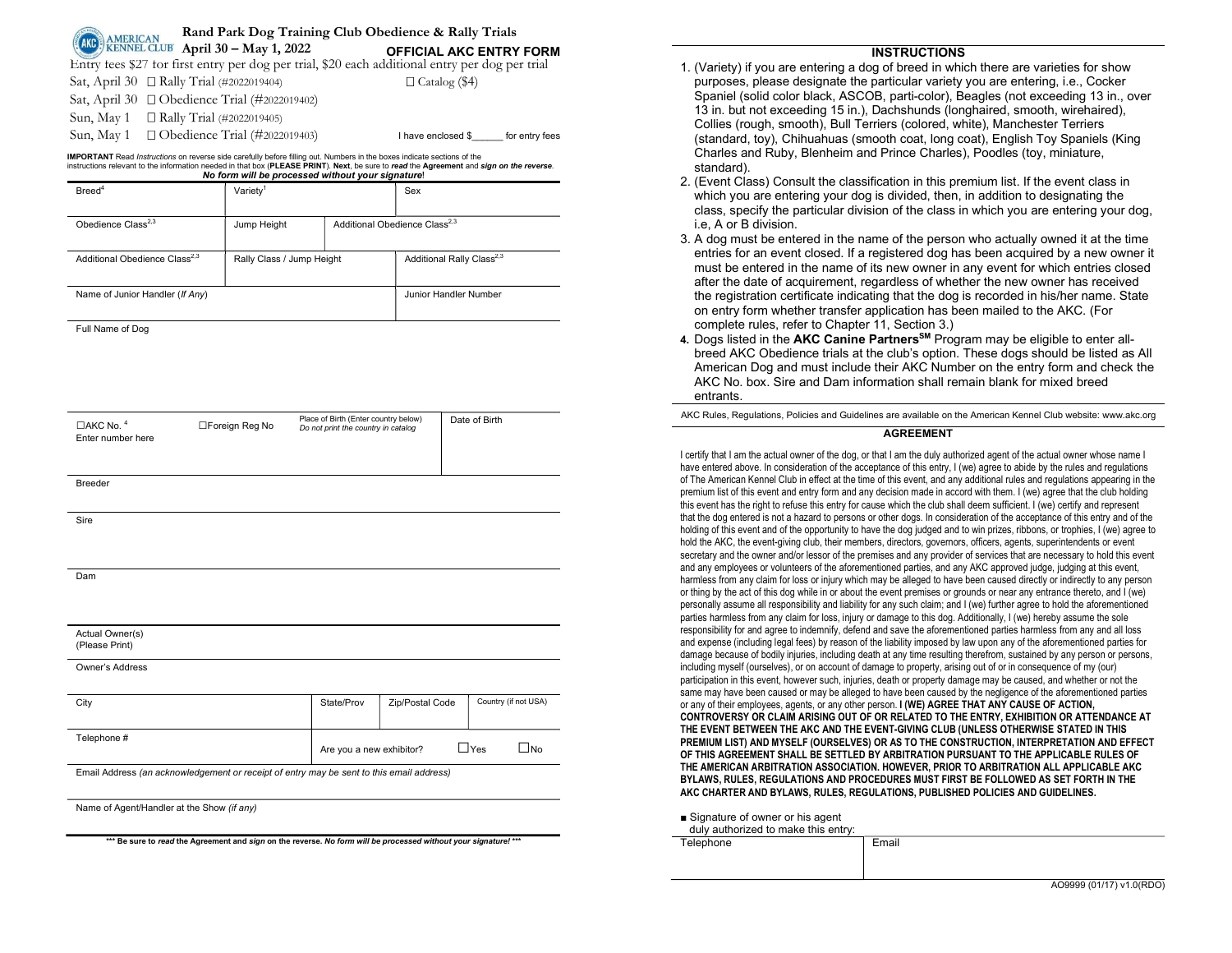| AKCE AMERIC |
|-------------|
|             |
|             |

#### OFFICIAL AKC ENTRY FORM Rand Park Dog Training Club Obedience & Rally Trials CLUB April  $30 - \text{May } 1, 2022$

I have enclosed \$\_\_\_\_\_\_ for entry fees

Entry fees \$27 for first entry per dog per trial, \$20 each additional entry per dog per trial

Sat, April 30  $\Box$  Rally Trial (#2022019404)  $\Box$  Catalog (\$4)

Sat, April 30 Obedience Trial (#2022019402)

Sun, May 1 □ Rally Trial (#2022019405)

Sun, May 1 Obedience Trial (#2022019403)

IMPORTANT Read Instructions on reverse side carefully before filling out. Numbers in the boxes indicate sections of the instructions relevant to the information needed in that box (PLEASE PRINT). Next, be sure to read the Agreement and sign on the reverse.

| No form will be processed without your signature! |                           |                                           |                                       |  |  |
|---------------------------------------------------|---------------------------|-------------------------------------------|---------------------------------------|--|--|
| Breed <sup>4</sup>                                | Variety <sup>1</sup>      |                                           | Sex                                   |  |  |
| Obedience Class <sup>2,3</sup>                    | Jump Height               | Additional Obedience Class <sup>2,3</sup> |                                       |  |  |
| Additional Obedience Class <sup>2,3</sup>         | Rally Class / Jump Height |                                           | Additional Rally Class <sup>2,3</sup> |  |  |
| Name of Junior Handler (If Any)                   |                           |                                           | Junior Handler Number                 |  |  |

Full Name of Dog

| $\Box$ AKC No. $4$<br>Enter number here    | □Foreign Reg No                                                                                                  | Place of Birth (Enter country below)<br>Do not print the country in catalog |                 | Date of Birth              |
|--------------------------------------------|------------------------------------------------------------------------------------------------------------------|-----------------------------------------------------------------------------|-----------------|----------------------------|
|                                            |                                                                                                                  |                                                                             |                 |                            |
| <b>Breeder</b>                             |                                                                                                                  |                                                                             |                 |                            |
| Sire                                       |                                                                                                                  |                                                                             |                 |                            |
|                                            |                                                                                                                  |                                                                             |                 |                            |
| Dam                                        |                                                                                                                  |                                                                             |                 |                            |
|                                            |                                                                                                                  |                                                                             |                 |                            |
| Actual Owner(s)<br>(Please Print)          |                                                                                                                  |                                                                             |                 |                            |
| Owner's Address                            |                                                                                                                  |                                                                             |                 |                            |
| City                                       |                                                                                                                  | State/Prov                                                                  | Zip/Postal Code | Country (if not USA)       |
| Telephone #                                |                                                                                                                  | Are you a new exhibitor?                                                    |                 | $\Box$ Yes<br>$\square$ No |
|                                            | Email Address (an acknowledgement or receipt of entry may be sent to this email address)                         |                                                                             |                 |                            |
| Name of Agent/Handler at the Show (if any) |                                                                                                                  |                                                                             |                 |                            |
|                                            | *** Be sure to read the Agreement and sign on the reverse. No form will be processed without your signature! *** |                                                                             |                 |                            |

**INSTRUCTIONS** 

- 5. (Variety) if you are entering a dog of breed in which there are varieties for show purposes, please designate the particular variety you are entering, i.e., Cocker Spaniel (solid color black, ASCOB, parti-color), Beagles (not exceeding 13 in., over 13 in. but not exceeding 15 in.), Dachshunds (longhaired, smooth, wirehaired), Collies (rough, smooth), Bull Terriers (colored, white), Manchester Terriers (standard, toy), Chihuahuas (smooth coat, long coat), English Toy Spaniels (King Charles and Ruby, Blenheim and Prince Charles), Poodles (toy, miniature, standard).
- 6. (Event Class) Consult the classification in this premium list. If the event class in which you are entering your dog is divided, then, in addition to designating the class, specify the particular division of the class in which you are entering your dog, i.e, A or B division.
- 7. A dog must be entered in the name of the person who actually owned it at the time entries for an event closed. If a registered dog has been acquired by a new owner it must be entered in the name of its new owner in any event for which entries closed after the date of acquirement, regardless of whether the new owner has received the registration certificate indicating that the dog is recorded in his/her name. State on entry form whether transfer application has been mailed to the AKC. (For complete rules, refer to Chapter 11, Section 3.)
- 8. Dogs listed in the AKC Canine Partners<sup>SM</sup> Program may be eligible to enter allbreed AKC Obedience trials at the club's option. These dogs should be listed as All American Dog and must include their AKC Number on the entry form and check the AKC No. box. Sire and Dam information shall remain blank for mixed breed entrants.

AKC Rules, Regulations, Policies and Guidelines are available on the American Kennel Club website: www.akc.org

#### **AGREEMENT**

I certify that I am the actual owner of the dog, or that I am the duly authorized agent of the actual owner whose name I have entered above. In consideration of the acceptance of this entry, I (we) agree to abide by the rules and regulations of The American Kennel Club in effect at the time of this event, and any additional rules and regulations appearing in the premium list of this event and entry form and any decision made in accord with them. I (we) agree that the club holding this event has the right to refuse this entry for cause which the club shall deem sufficient. I (we) certify and represent that the dog entered is not a hazard to persons or other dogs. In consideration of the acceptance of this entry and of the holding of this event and of the opportunity to have the dog judged and to win prizes, ribbons, or trophies, I (we) agree to hold the AKC, the event-giving club, their members, directors, governors, officers, agents, superintendents or event secretary and the owner and/or lessor of the premises and any provider of services that are necessary to hold this event and any employees or volunteers of the aforementioned parties, and any AKC approved judge, judging at this event, harmless from any claim for loss or injury which may be alleged to have been caused directly or indirectly to any person or thing by the act of this dog while in or about the event premises or grounds or near any entrance thereto, and I (we) personally assume all responsibility and liability for any such claim; and I (we) further agree to hold the aforementioned parties harmless from any claim for loss, injury or damage to this dog. Additionally, I (we) hereby assume the sole responsibility for and agree to indemnify, defend and save the aforementioned parties harmless from any and all loss and expense (including legal fees) by reason of the liability imposed by law upon any of the aforementioned parties for damage because of bodily injuries, including death at any time resulting therefrom, sustained by any person or persons, including myself (ourselves), or on account of damage to property, arising out of or in consequence of my (our) participation in this event, however such, injuries, death or property damage may be caused, and whether or not the same may have been caused or may be alleged to have been caused by the negligence of the aforementioned parties or any of their employees, agents, or any other person. I (WE) AGREE THAT ANY CAUSE OF ACTION, CONTROVERSY OR CLAIM ARISING OUT OF OR RELATED TO THE ENTRY, EXHIBITION OR ATTENDANCE AT THE EVENT BETWEEN THE AKC AND THE EVENT-GIVING CLUB (UNLESS OTHERWISE STATED IN THIS PREMIUM LIST) AND MYSELF (OURSELVES) OR AS TO THE CONSTRUCTION, INTERPRETATION AND EFFECT OF THIS AGREEMENT SHALL BE SETTLED BY ARBITRATION PURSUANT TO THE APPLICABLE RULES OF THE AMERICAN ARBITRATION ASSOCIATION. HOWEVER, PRIOR TO ARBITRATION ALL APPLICABLE AKC BYLAWS, RULES, REGULATIONS AND PROCEDURES MUST FIRST BE FOLLOWED AS SET FORTH IN THE AKC CHARTER AND BYLAWS, RULES, REGULATIONS, PUBLISHED POLICIES AND GUIDELINES.

■ Signature of owner or his agent

 duly authorized to make this entry: Telephone **Email**